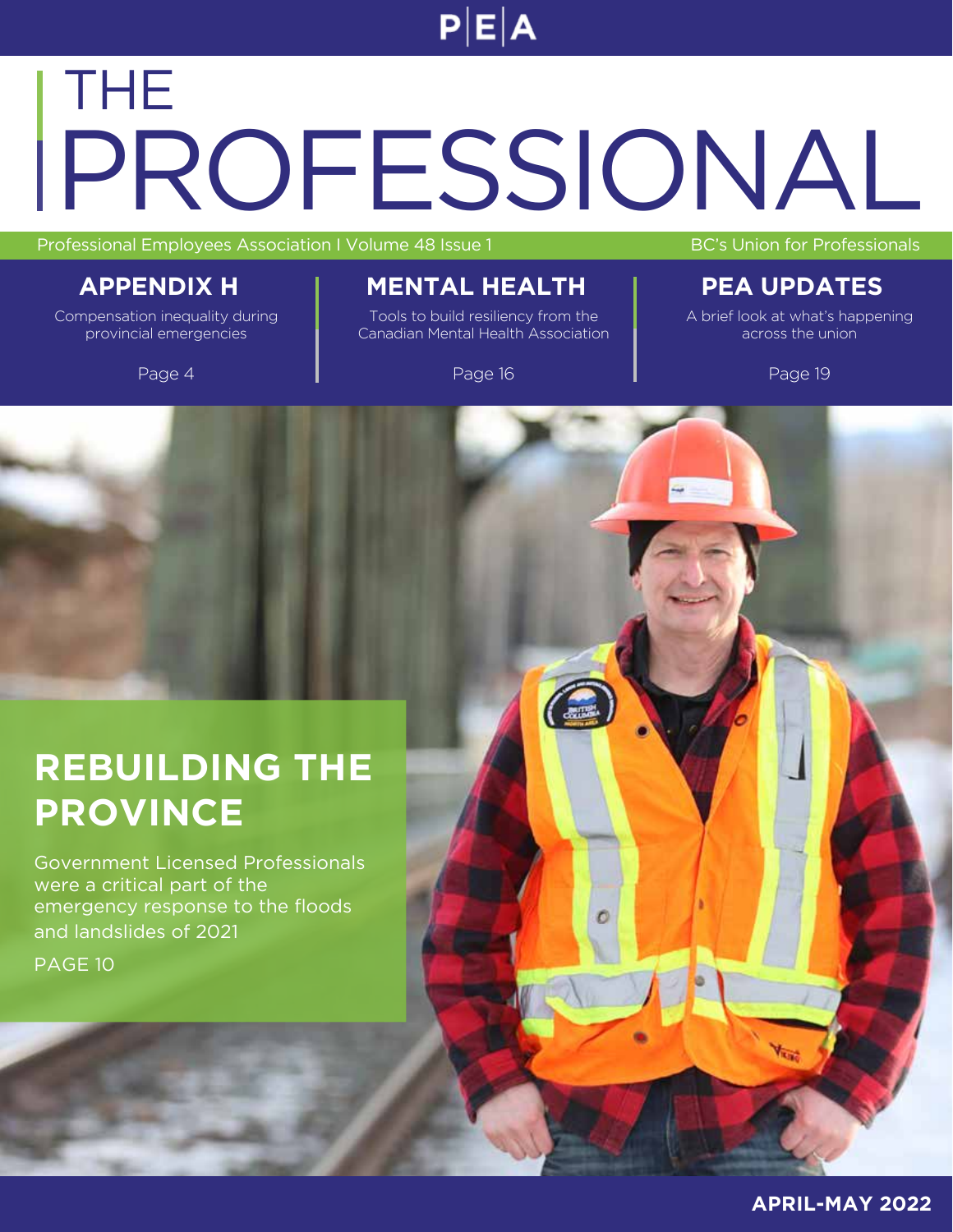

SHAWNA LARADE **President** Agrologist 250-919-4711 slarade@pea.org

#### ASSOCIATION EXECUTIVE

**First Vice-President** Cherene Palmer, Representative, HESU

**Second Vice-President** Cliff Haman, Senior Academic Assistant, UVic

**Secretary-Treasurer**  Melissa Doyle, Learning Experience Designer - Accessibility, UVic

**Government Licensed Professionals** Elizabeth Hunt, Forester Frank Kohlberger, Forester

**Health Science Professionals** Alyssa Beaven, Physiotherapist

**Hospital Employees' Staff Union** Teressa Prentice, Classification Representative

**Combined Chapters** Brent Hird, Lawyer, FMA Jeremy Orrego, Lawyer, LABC

**St. Margaret's School** Beverley Waterfield, Teacher

#### **University of Victoria**

Katy Chan, Senior Learning Experience Designer John Foxgord, Senior Systems Administrator Clinton Thomas, Neighbourhood Manager

## PRESIDENT'S MESSAGE

In most places in the province spring has sprung! As this comes to print, I have my fingers crossed that the transition of seasons will be relatively smooth in our natural environment.

Many of you across the province have played a key role in disaster recovery and maintaining our healthy supply chain, and for that I am thankful.

The conflict in Ukraine has taken a toll on the socio-economic and political fabrics of global and local economies. High inflation and oil prices are being felt by us all.

It's a perfect storm, with so many of our chapters headed to the bargaining table over the next few months, including FMA, GLP, HSP, LABC, OGC and UVic. The cost of living is at the forefront, and the focus of your union continues to be fair compensation.

My thanks to the PEA staff who support the bargaining committees and chapter executives through the bargaining process, and to members, who commit significant hours to reviewing bargaining survey data, creating proposals, attending town halls and sitting at the table with employers over multiple weeks and sometimes months. These efforts are the heart of our union and I am grateful for your participation.

You'll see in this edition there are two articles focused on the work of our Government Licensed Professionals (GLP) chapter. It was a record-breaking year for wildfires, flooding and landslides in 2021, and these members were a critical part of the emergency response.

I heard so many stories from members who stepped forward to help and worked 12-hour days, for three weeks straight. They worked without knowing whether they would be compensated for their overtime hours. Everyone I've heard from who contributed to this work did it because the need to help aligned with their moral code. When compensation was finally approved for members during these provincial emergencies, it wasn't nearly enough for the extra hours and sacrifices made. It's time to change this part of the GLP collective agreement, which is known as Appendix H (Leave for Meritorious Service).

We have been actively lobbying government on this issue and I'm proud to represent our members in fighting for fair compensation. As part of a small team, I met with more than 35 provincial MLAs and ministers to share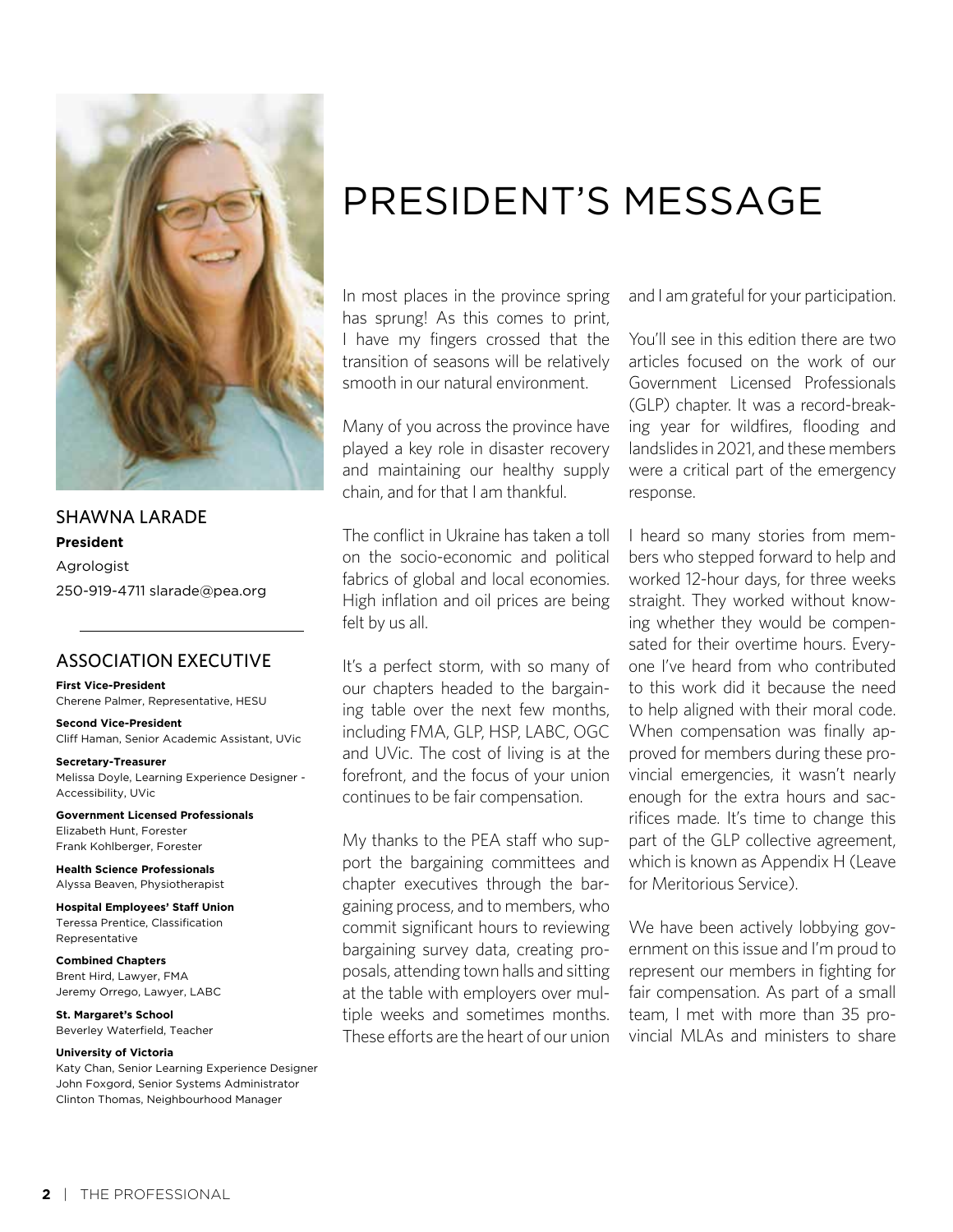

**ABOVE:** GLP members Dwayne Anderson, Jamie Rupar, and Shawna LaRade, along with PEA Labour Relations Officer Melissa Moroz, attended five NDP caucus meetings over two days to build awareness of the role members play during provincial emergencies.

stories that highlight the important contributions our members make to the health of our beautiful and naturally powerful province. We were also fortunate to have a successful meeting with Jennifer Rice, BC's parliamentary secretary for emergency preparedness. Jennifer was appreciative of our message and thankful for the excellent work of our members. This type of membership advocacy work is why I joined the PEA executive. If you are interested in the campaign work that has been done so far, please visit pea.org/AppendixH.

Each PEA chapter has unique challenges, and I hope that as many of these as possible are resolved during these upcoming rounds of bargaining. My solidarity and best wishes to all of the members who are advocating for change. We are with you.

In solidarity,

Shawna

#### **THE PROFESSIONAL**

**Editor** Jordana Whetter **Cover Image** Camus Photography **Copy Editor** Leslie Kenny

Publications Mailing Agreement 40902044 Return undeliverable Canadian addresses to:

> Professional Employees Association 505-1207 Douglas Street Victoria, BC V8W 2E7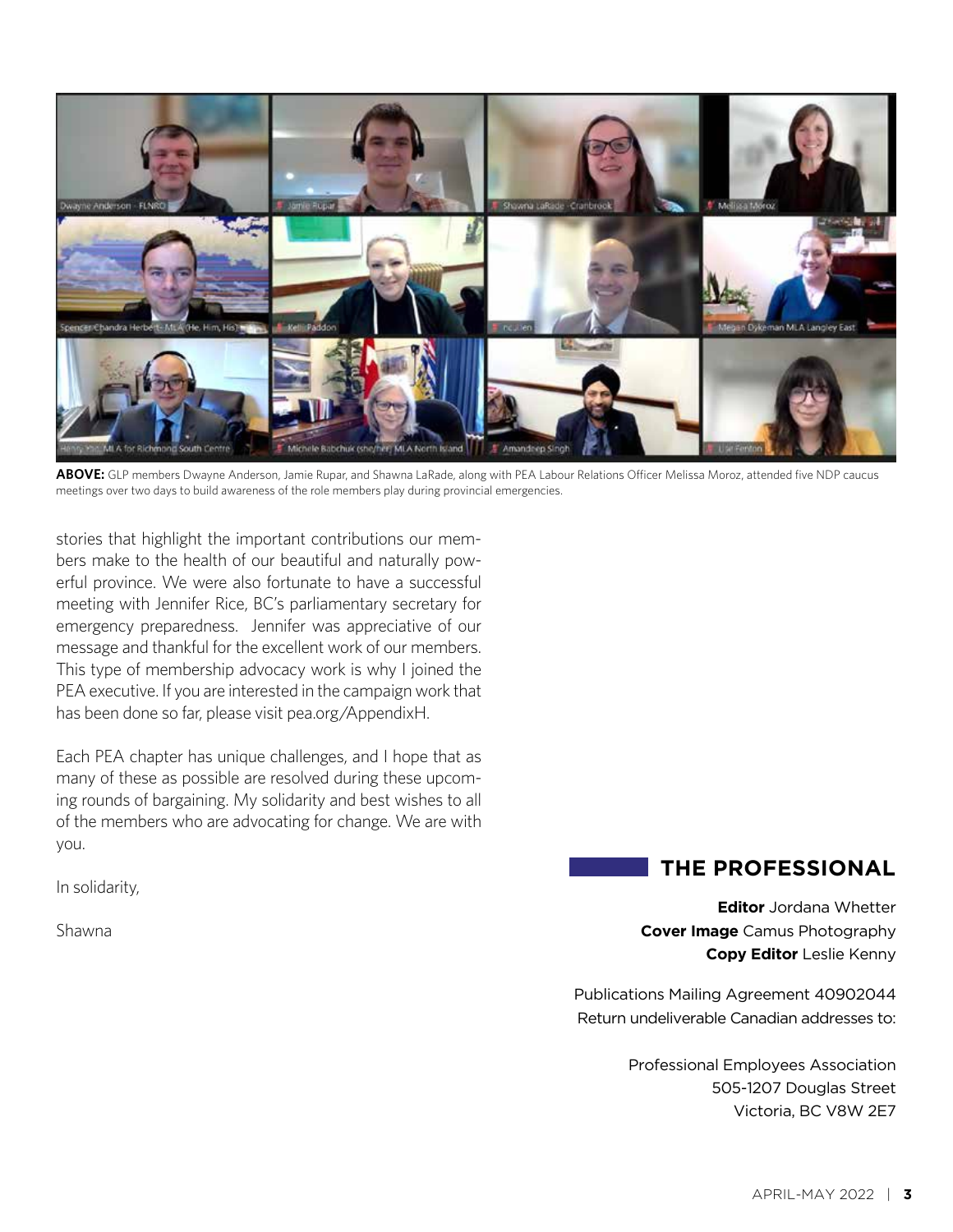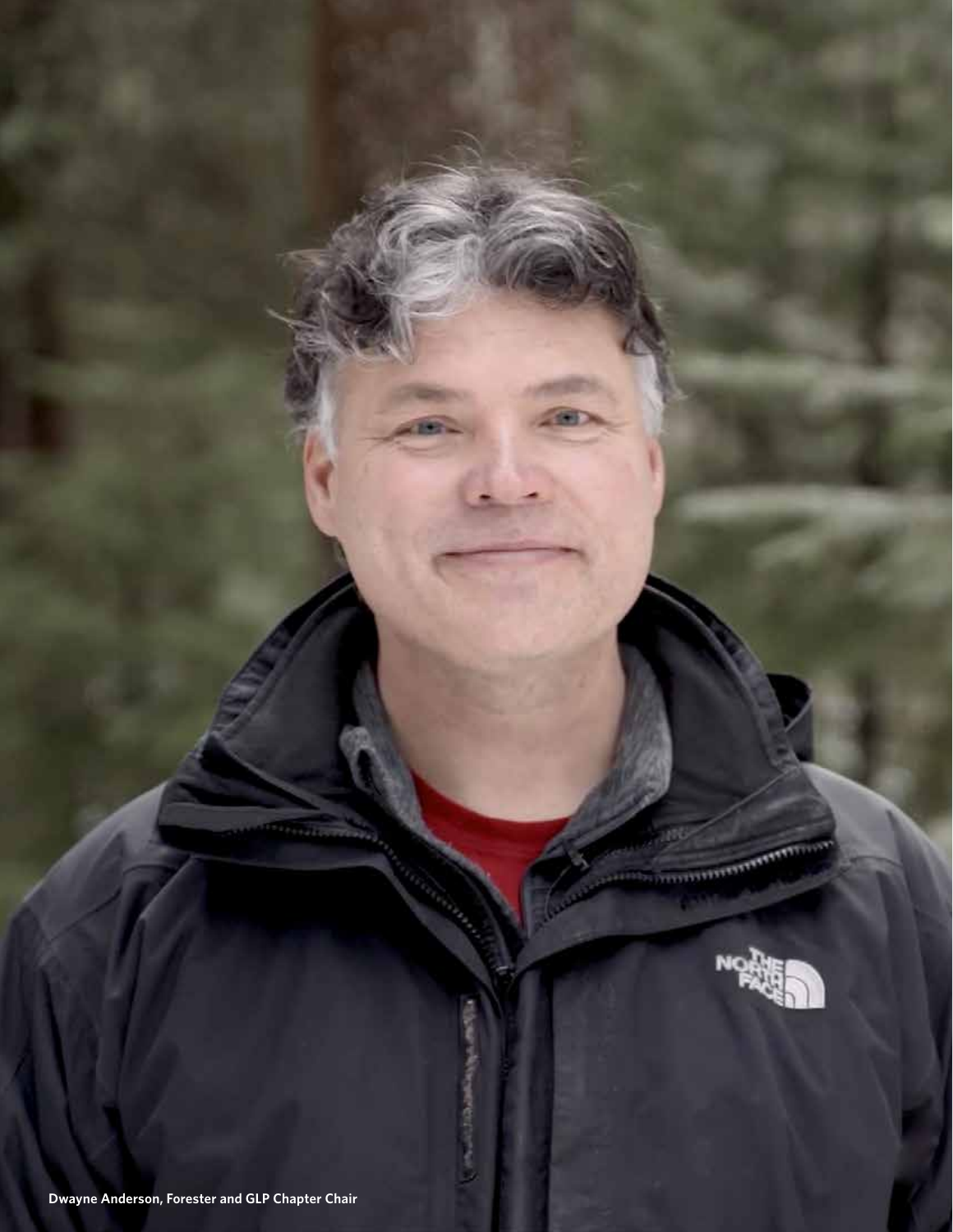## APPENDIX H

## A LOOK INTO THE INEQUALITY OF EMERGENCY RESPONSE FOR GLP MEMBERS

**WORDS** JESSICA NATALE WOOLLARD

**PHOTOS** DARRIN RIGO AND BC WILDFIRE SERVICES

Since 2004 PEA members have been answering the call to help out with disaster response efforts during provincial emergencies. This despite being compensated less than their BC General Employees' Union (BCGEU) colleagues doing the same work. *The Professional* reports on the inequality—and what's being done about it in a two-part series looking at Appendix H and emergency response. This is part one on wildfires.

The 2021 BC fire season saw 1,600 fires burning across 8,700 square kilometres of our beautiful province. It was the third worst wildfire season on record, for area impacted. The town of Lytton burned to the ground. Cattle, pets, and wildlife vanished in the flames. People lost their homes, their possessions, their livelihoods.

As the fires raged, the province, as it always does during states of emergency, called upon civil servants to leave their regular jobs and accept two-week deployments to work with the various incident management teams being set up to respond to the crisis.

Based in Prince George and pictured opposite, Dwayne Anderson was one of several PEA members recruited in 2021. A timber pricing officer who is responsible for the Coastal Mountain District as well as three other districts, Anderson is a notable recruit because he worked with BC Wildfire Service from 1993 to 2016. Most PEA members, like other public servants who volunteer to help in provincial states of emergencies, are assigned roles such as logistics, communications, or liaison officers. But because of his expertise, Anderson was tasked with a high-ranking operational role: incident commander.

Fellow PEA member Clayton Bradley, a range practices specialist in West Kelowna, also agreed to leave his regular position and young family to lend his expertise during last summer's provincial state of emergency. Bradley was recruited specifically because of his experience as a range agrologist who knows the Interior region and landscape and has strong relationships with stakeholders. Working directly with the incident commander in the area, Bradley spent his deployment serving as a conduit to the partners on the ground—First Nations, ministries, local government, utility companies, organizations with business interests on the land, and individuals.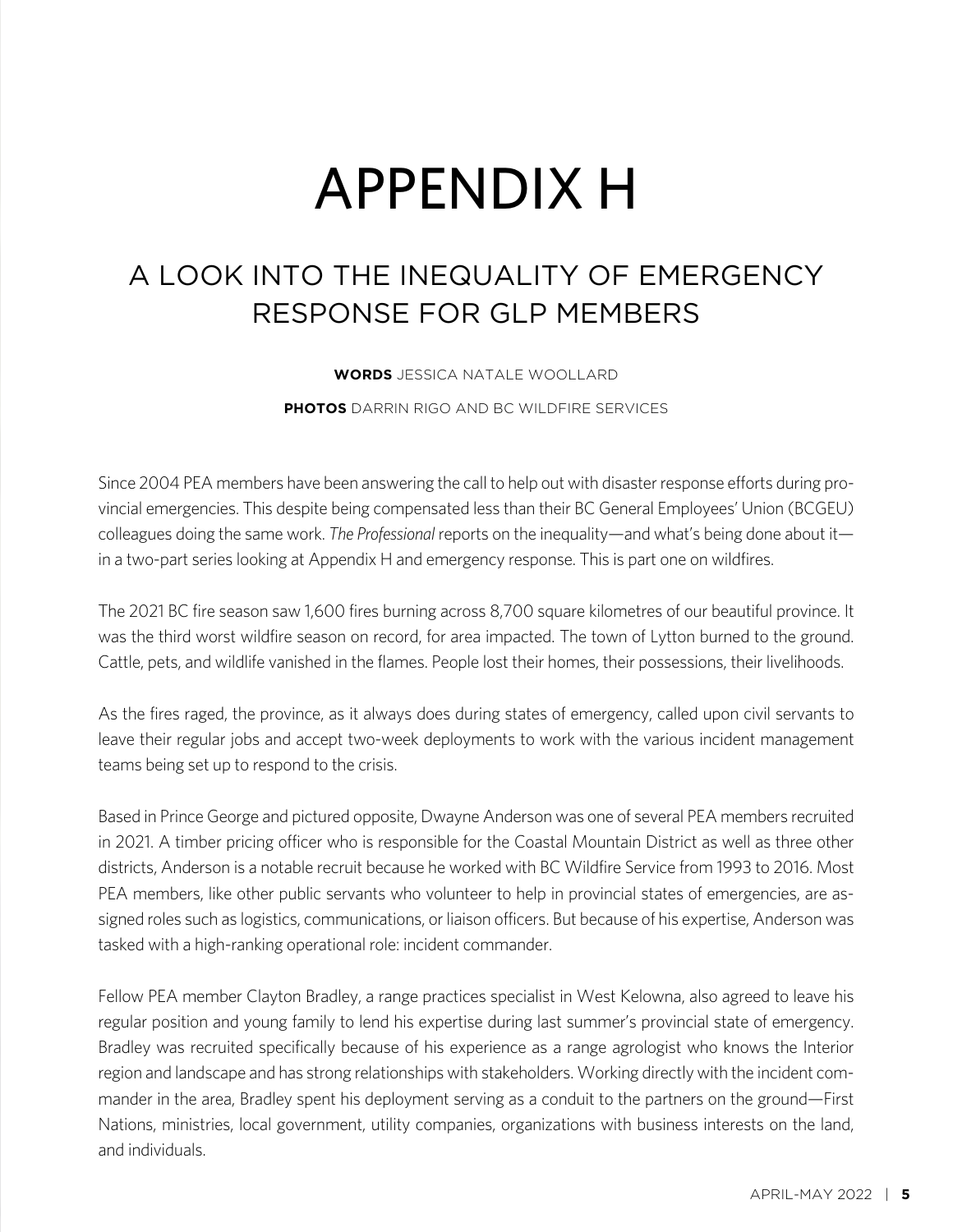PEA members leave their homes and jobs year after year for weeks and sometimes months in service to the province. They witness first-hand the destruction caused by wildfires, floods, and other disasters requiring aid. With shaky voices, they recount the impact of homes and businesses destroyed, like in Lytton or Monte Lake. They share stories of doing everything possible to save animals—pets and livestock—and mourning losses with their owners. They remember individuals they've met, remember holding the hands of weeping strangers. And, they grieve for the environment, the flora and fauna ravaged by these acts of God.

In describing the physical and emotional wounds he carries from the Monte Lake fire, Bradley says, "It makes me emotional to think about it. Just trying to deal with it . . . I had a week off before I came back to my regular job, and I felt useless for a week." He adds, "It takes its toll. You don't realize it until it's over."

#### **Part of TEAMS**

The majority of PEA members who respond to the call for help during emergencies do so through the province's Temporary Emergency Assignment Management System (TEAMS), which connects public servants with emergency response teams in times of need.

Rosalie MacAulay, a registered professional forester who works as a business relations officer for BC Timber Sales for the coast, has been a member of TEAMS since 2004, the first year PEA members were eligible. In 2021, she spent more than two months away from home, helping the BC Wildfire Service in 100 Mile House, Lillooet, Salmon Arm and Oliver.

"I've continued to be part of TEAMS because I want to help people and work with the communities," MacAuley explains.

In 2021, she served as an information officer, providing communities, stakeholders and media with updates on the emergency as well as listening to the concerns and fears of the community.

Typically, TEAMS members work 14 days on and get three days off. The shifts are long and arduous; it's not unusual for a day's work on a TEAMS deployment to last 16 hours. Members live in army camp-like conditions, often sleeping in tents set up near the disaster area. Living in a state of constant high alert, most of these workers experience above-average levels of stress and strain for the duration of their deployment.

#### **The inequality of Appendix H**

Being a member of TEAMS is a sacrifice. It's high stress and hard work but also emotionally and physically taxing. And for PEA members, volunteering for TEAMS has an additional strain: inequality rooted in Appendix H. TEAMS members who are part of the BCGEU are compensated significantly differently than PEA members doing the same work. The inequality adds a moral burden to the conscience of every PEA member wanting to help British Columbians in times of need.

#### **History of TEAMS and the PEA**

**6** | THE PROFESSIONAL

The roots of the inequality date back to 2004, when members of the PEA's Government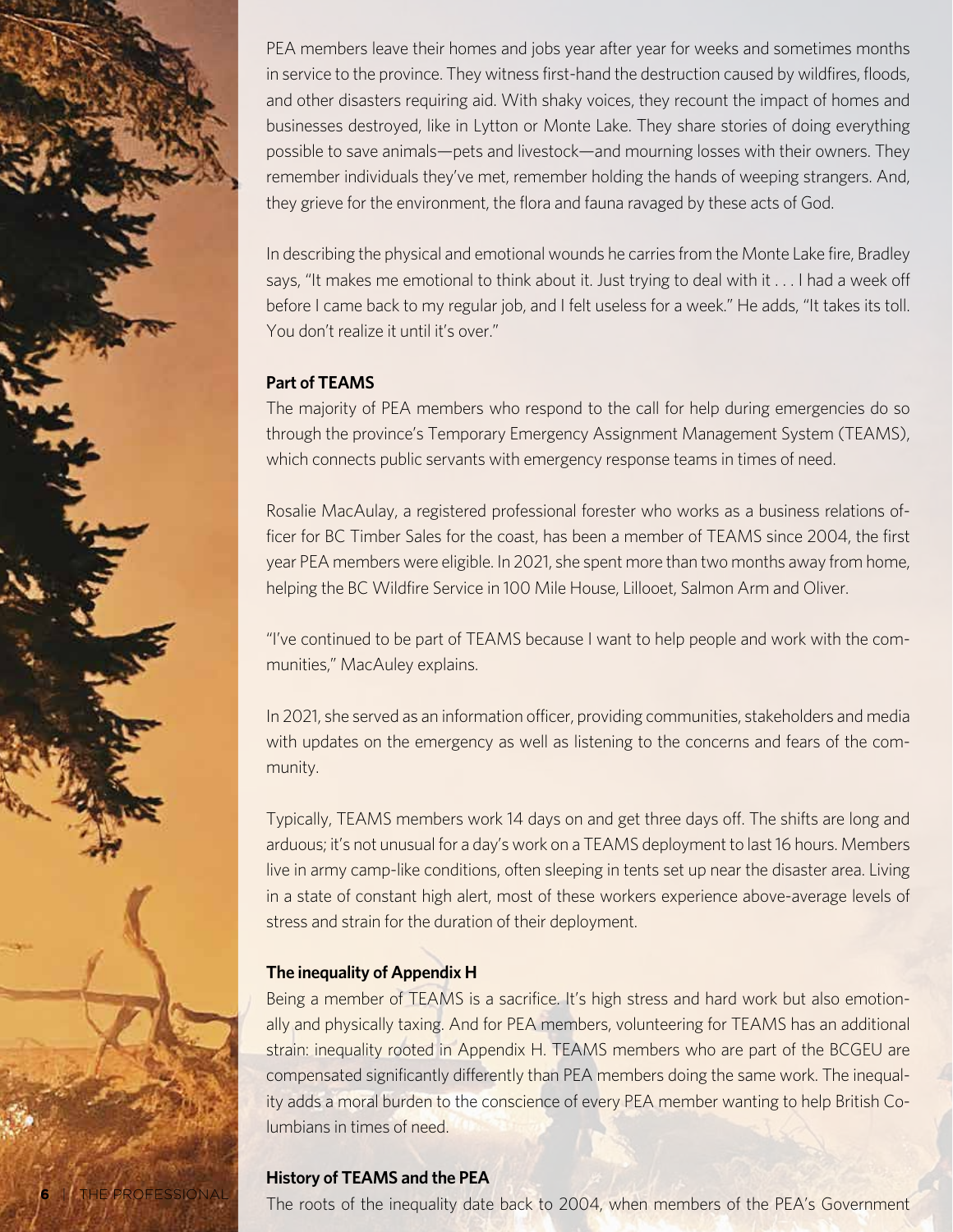Licenced Professionals were first recruited for emergency response work. The previous year, following a devastating fire season in Kelowna, the province vowed to recruit more public servants in times of emergency. PEA members responded positively to the call, and Appendix H, "Professional Employee Recognition for Leave for Meritorious Service in Response to Emergencies" became part of the collective agreement.

From the start, Appendix H had issues. PEA members tried to address the inequalities in bargaining over the years but were unsuccessful. Now, the PEA is addressing the problems with Appendix H outside of bargaining. At issue is compensation and fairness.

First, PEA members receive overtime compensation of one hour for one hour worked when a provincial state of emergency (level 4) is declared by the province. In contrast, BCGEU members are compensated at time and one-half for the first two hours of overtime on a workday, then double-time, as well as double-time for hours on a non-work day.

If the state of emergency is a level one, two, or three, PEA members are paid their regular wages and work for free after their daily hours are completed and on weekends and statutory holidays. On the other hand, BCGEU members are compensated the same as if it were a level 4 emergency—at time and one-half for the first two hours of overtime on a workday, then double time, as well as double time for hours on a non-work day.

Second, even if Appendix H is triggered by the government, PEA members on TEAMS are instructed to submit their time diaries in December, which, in the case of the summer forest fire season, is several months after they have done the work. Their pay takes an additional few months to process, meaning they might not be paid until May, nearly nine months after they completed the work. Meanwhile, BCGEU members submit their time diaries each pay period and receive their pay on the next pay period. BCGEU members are paid immediately for their work; PEA members wait more than half a year.

#### **Deeper than money**

While compensation is a key problem for Appendix H, the issue runs deeper. PEA members who want to join TEAMS and contribute to helping people are discouraged from participating. Anderson, for example, is a former BCGEU member who was part of the Wildfire Service for years. Since joining the PEA in 2016, he has continued to do emergency deployments with TEAMS. He says it was an unwelcome surprise to learn about the reduced pay and the sacrifice of personal time it would involve, but he's chosen to stay involved out of a sense of duty.

"If there's a provincial emergency, I'm not going to say no," he says. "To withhold my experience would be detrimental to firefighters and the public."

For other PEA members—engineers, agrologists, foresters, geoscientists, health professionals and others—the decision may not be so easy.

 $f$ <sub>p</sub>  $\frac{1}{2}$   $\frac{1}{2}$   $\frac{1}{2}$   $\frac{1}{2}$   $\frac{1}{2}$   $\frac{1}{2}$   $\frac{1}{2}$   $\frac{1}{2}$   $\frac{1}{2}$   $\frac{1}{2}$   $\frac{1}{2}$   $\frac{1}{2}$   $\frac{1}{2}$   $\frac{1}{2}$   $\frac{1}{2}$   $\frac{1}{2}$   $\frac{1}{2}$   $\frac{1}{2}$   $\frac{1}{2}$   $\frac{1}{2}$   $\frac{1}{2}$   $\frac{$ Says Rosalie MacAulay, "There are a lot of talented people who would like to participate, but because of the current situation with compensation, they don't. It's not worth it to give up family life and not receive proper overtime for it."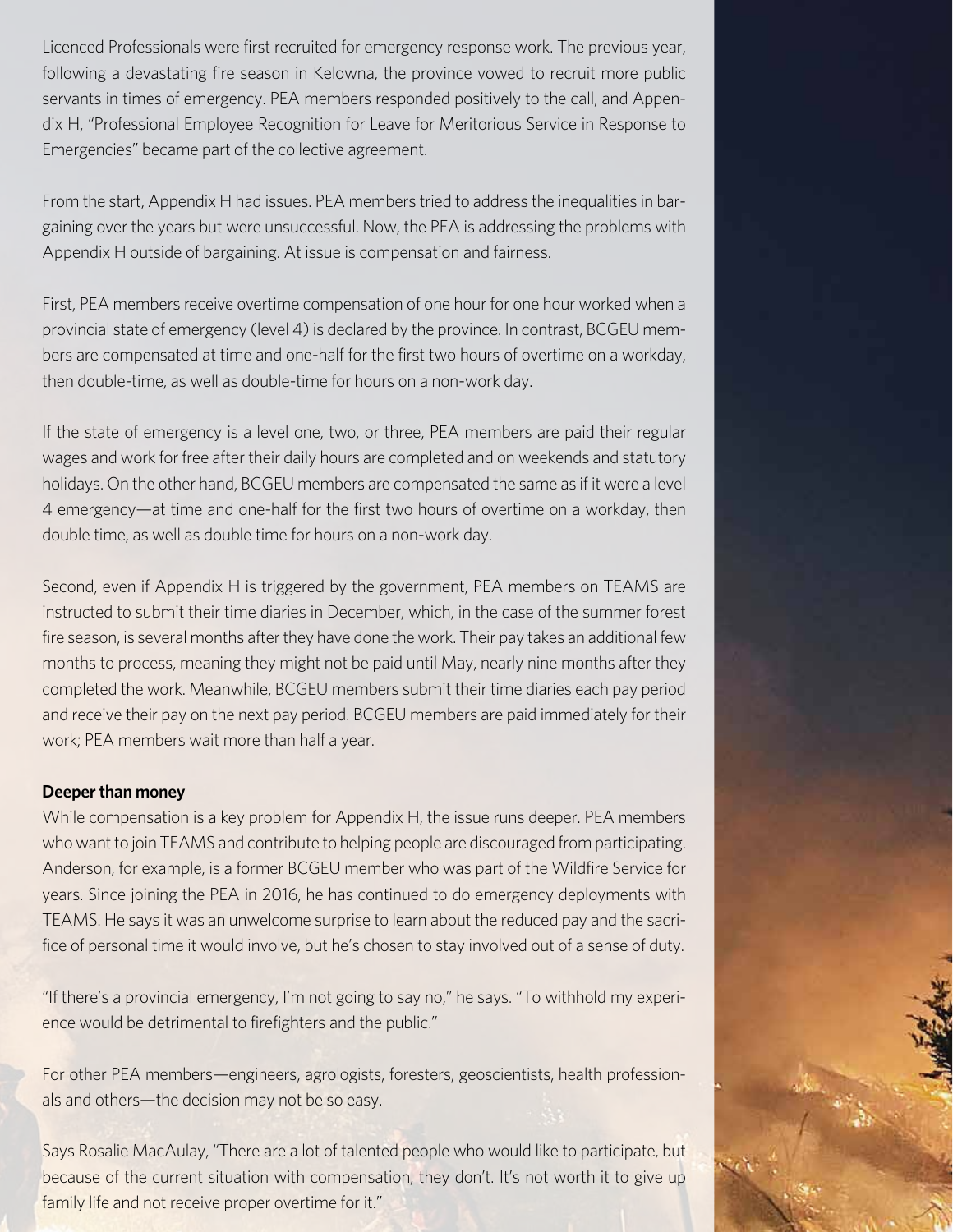#### **Recruiting outside the province**

In recent years, the province has been challenged to recruit enough skilled British Columbians to help out during emergencies. Instead, it has turned to other provinces and in some cases other countries, such as Australia, to supplement its supply of emergency labour, efforts that come with a high price tag.

In contrast, PEA members have professional expertise that could much more easily, and more affordably, be deployed to protect British Columbians during emergencies. Our members have deep knowledge of the landscape and the communities involved and an abundance of the skills and professionalism required for an effective emergency response. Above all, they possess a strong desire to help and be of service to others. Unfortunately, as things currently stand, the province is discouraging the involvement of our members because of an unfair and outdated compensation policy.



#### **Speaking up for the PEA**

Momentum is building to get changes made to Appendix H. In April 2021, Nadia Skokun, a land and resource specialist with the Ministry of Forestry, Lands, Natural Resource Operations and Rural Development, sent a briefing note about the pay inequities to several MLAs, raising the profile of the issue. A PEA member since 2006, Skokun joined TEAMS in 2008 to assist on forest fires. Since then, she has continued to accept deployments in planning and logistics and in 2021 served on two TEAMS deployments, both for fire emergencies. By this time, word about her briefing note had spread.

"People recognized my name, and they showed a lot of support," Skokun says. "BC Wildfire Services people showed they were aware of the imbalance between PEA and BCGEU members," she adds.

The 2021 fire season was long and arduous. "People were getting burned out," Skokun remembers. "I feel that if [Appendix H] gets fixed to make it fair compensation between both unions, BC Wildfire Services will have additional staff. PEA members will sign up."

Skokun says that, for her own part, she will continue to sign up for TEAMS because she cares. "I am providing valuable support where it's needed," she says. "I do it because I love it."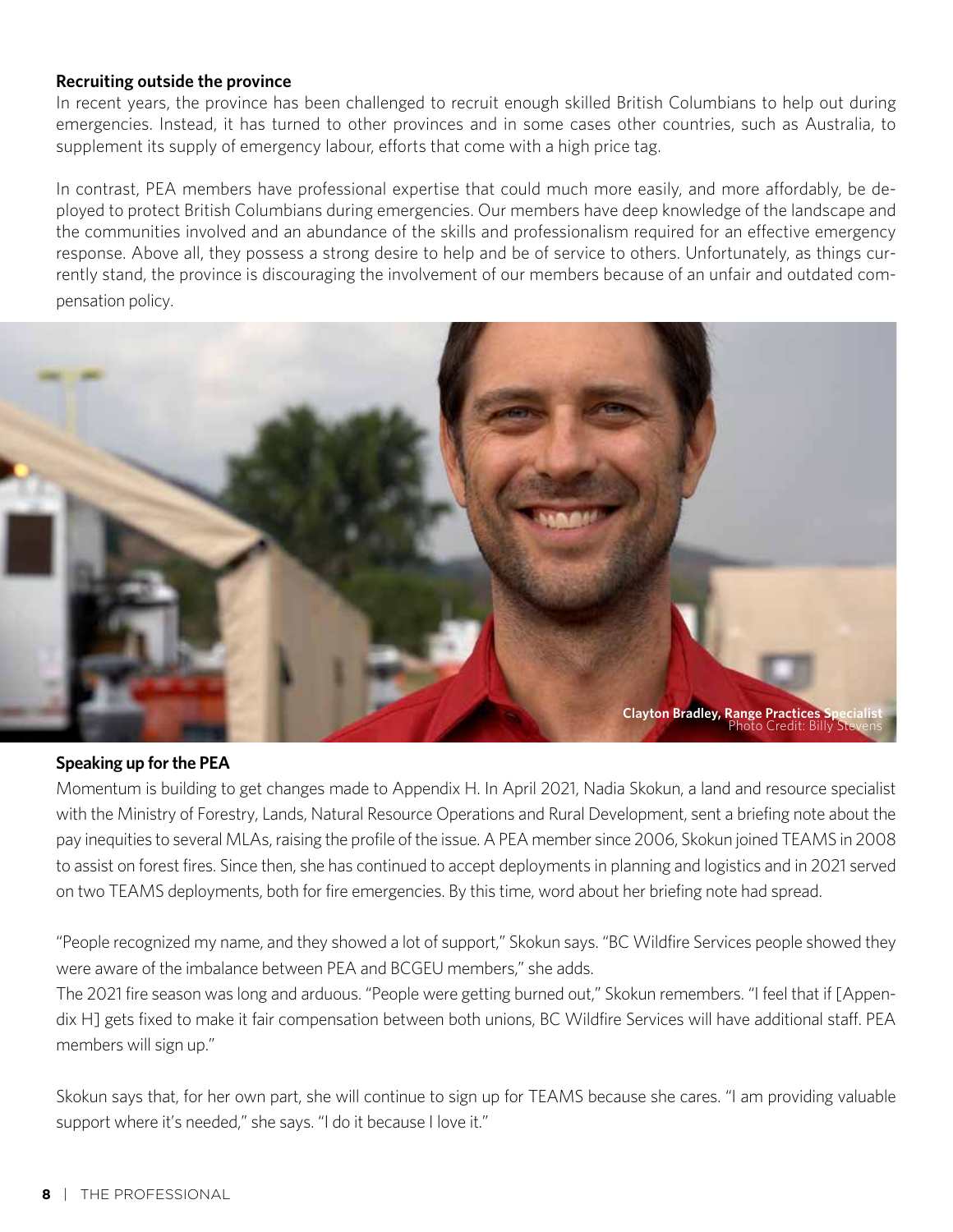#### **Improving TEAMS and Appendix H**

The advocacy work taking place to amend Appendix H has four objectives:

- 1. To compensate PEA members for overtime hours in the same fashion as BCGEU members.
- 2. To apply the above level of compensation during any emergency preparation level—1, 2, 3 or 4.
- 3. To allow for the submission of time diaries for PEA members, resulting in timely payment for services rendered.

4. To add a new clause that mandates inclusion of PEA members during emergency responses to ensure BC professionals are brought in before outside consultants.

Achieving these objectives would benefit the province as a whole. These changes will lead more PEA members to volunteer for TEAMS, leading to less burnout, faster response times and less money spent to train outsiders, since GLP members bring a high level of professionalism and local knowledge to the job. Skokun's briefing note has initiated a province-wide conversation among stakeholders that is needed to make changes to Appendix H. PEA members can join the discussion by connecting with the PEA about the strategy and then engaging with their MLAs and other relevant parties on this important issue.

#### **For the love of community**

Each of the four PEA members interviewed for this article revealed, through stories and memories, their passion for the task of supporting their fellow citizens in times of need. It's what buoyed them through long weeks of strenuous work away from home, terrifying environmental conditions and emotional and physical traumas. It's what has motivated each of them to decide that, despite the unequal compensation, they will continue to accept emergency deployments when called upon.

As Anderson says, "When you're done a deployment, you feel like you've accomplished something. You've been part of something that is very important. Morally, it's why I help out."

Scenario: A level 4 provincial state of emergency is declared (and recognition of meritorious service is activated) in July. A PEA member and BCGEU member join TEAMS for a two-week deployment. Both work in the same role for the same number of hours, and both work 50 hours of overtime in each week (five extra hours each weekday and 12.5 hours each day on the weekends). The chart below uses a base rate of \$37.50 an hour.

| <b>PEA</b>                                                                                                                          | <b>BCGEU</b>                                                                                                                                                                                                                                                                     |
|-------------------------------------------------------------------------------------------------------------------------------------|----------------------------------------------------------------------------------------------------------------------------------------------------------------------------------------------------------------------------------------------------------------------------------|
| Overtime pay for 100 hours (50 hours per week)                                                                                      |                                                                                                                                                                                                                                                                                  |
| 100 hours at $$37.50 =$<br>\$3,750.                                                                                                 | With time and a half and double-time calculations, BCGEU members are paid for 190<br>hours for a total of \$7,125. This does not include other benefits BCGEU members re-<br>ceive, such as breaks for overtime meals, which would bring the actual amount to over<br>200 hours. |
| Submit hours and receive pay                                                                                                        |                                                                                                                                                                                                                                                                                  |
| Submit hours in Decem-<br>ber and receive pay as<br>late as May the following<br>year, nine months after<br>the work was performed. | Submit hours in July and receive pay four to six weeks later.                                                                                                                                                                                                                    |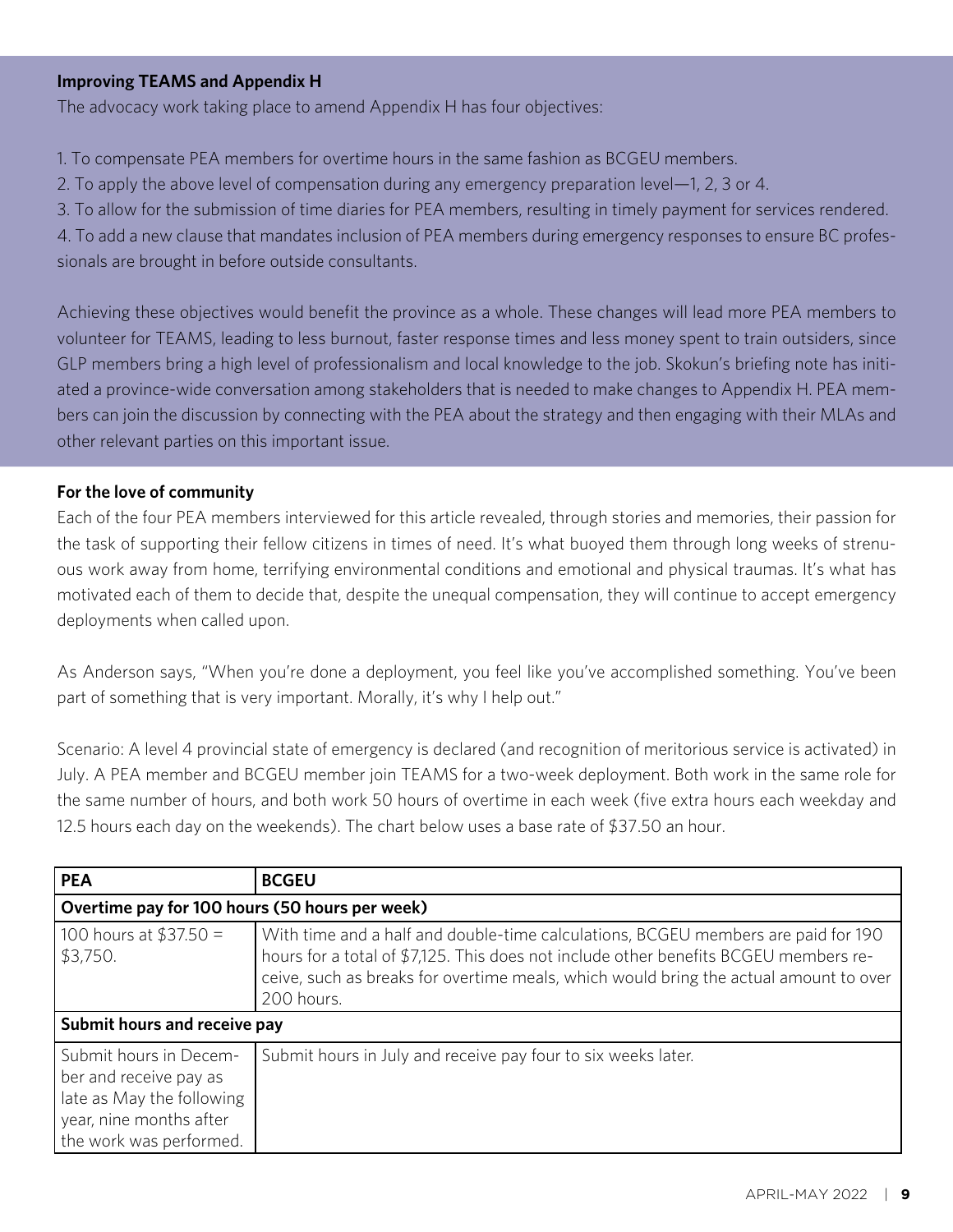## REBUILDING THE PROVINCE

## GOVERNMENT LICENSED PROFESSIONALS RESPOND TO THE FLOODS AND LANDSLIDES OF 2021

#### **WORDS** JESSICA NATALE WOOLLARD

#### **PHOTOS** STEVE PAGE

The weekend before BC's catastrophic floods in November, PEA members across the province were on high alert as they followed news reports about weather and rainfall projections. Modelling predicted nearly a month's worth of rain would pummel southern Vancouver Island, the South Coast, parts of the Interior and the Kootenay Region, in just a few days.

In Penticton, Mike Noseworthy sounded the alarm with colleagues at the regional district, signaling that flooding was likely imminent. A senior dam safety engineer and flood specialist with the Ministry of Forests, Lands, Natural Resource Operations and Rural Development (FLNRO), Noseworthy worked through the weekend to identify areas to be put on evacuation alert and prepared to assess the damage by helicopter first thing Monday morning.

Meanwhile in Smithers, a thousand kilometres from the disaster's focal point in the southern Interior, Steve Page watched the news with his family. The projected rainfall signalled potential bridge failures and landslides to the engineer, who also works with FLNRO.

"My teenagers said, 'Dad, you gotta go help them. They need someone like you,'" Page recalls. "My kids could see from the news that there were bridges and roads being washed out, and they recognized that that's the type of work I do."

When a provincial emergency like a severe flood or forest fire takes place, PEA members who are government licensed professionals (GLPs)—foresters, engineers, agrologists, geoscientists, and others—play crucial roles in the disaster response.

Engineers lead restoration efforts—reconstructing bridges, securing damaged structures, reinforcing the landscape. Foresters assess the impacts on and aid in the protection of the forest industry, including timber businesses and communities. Agrologists mobilize to protect farmers, farmland and animals. They provide assistance to producers to help relocate livestock, ensuring the animals have food and shelter, and help deal with the remains of those that perish in the disaster. The November floods led to the death of 630,000 chickens, 2,000 pigs and 450 cows.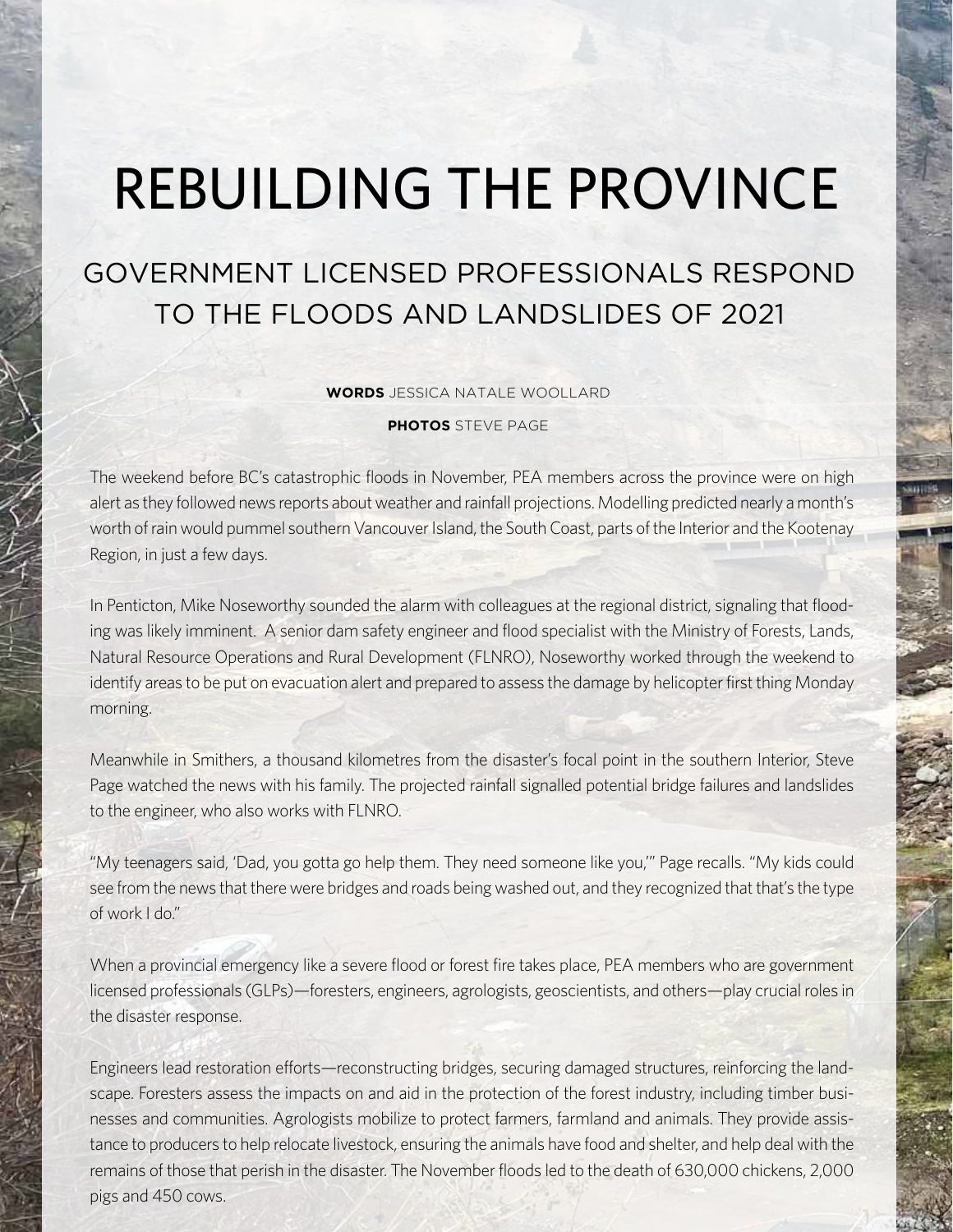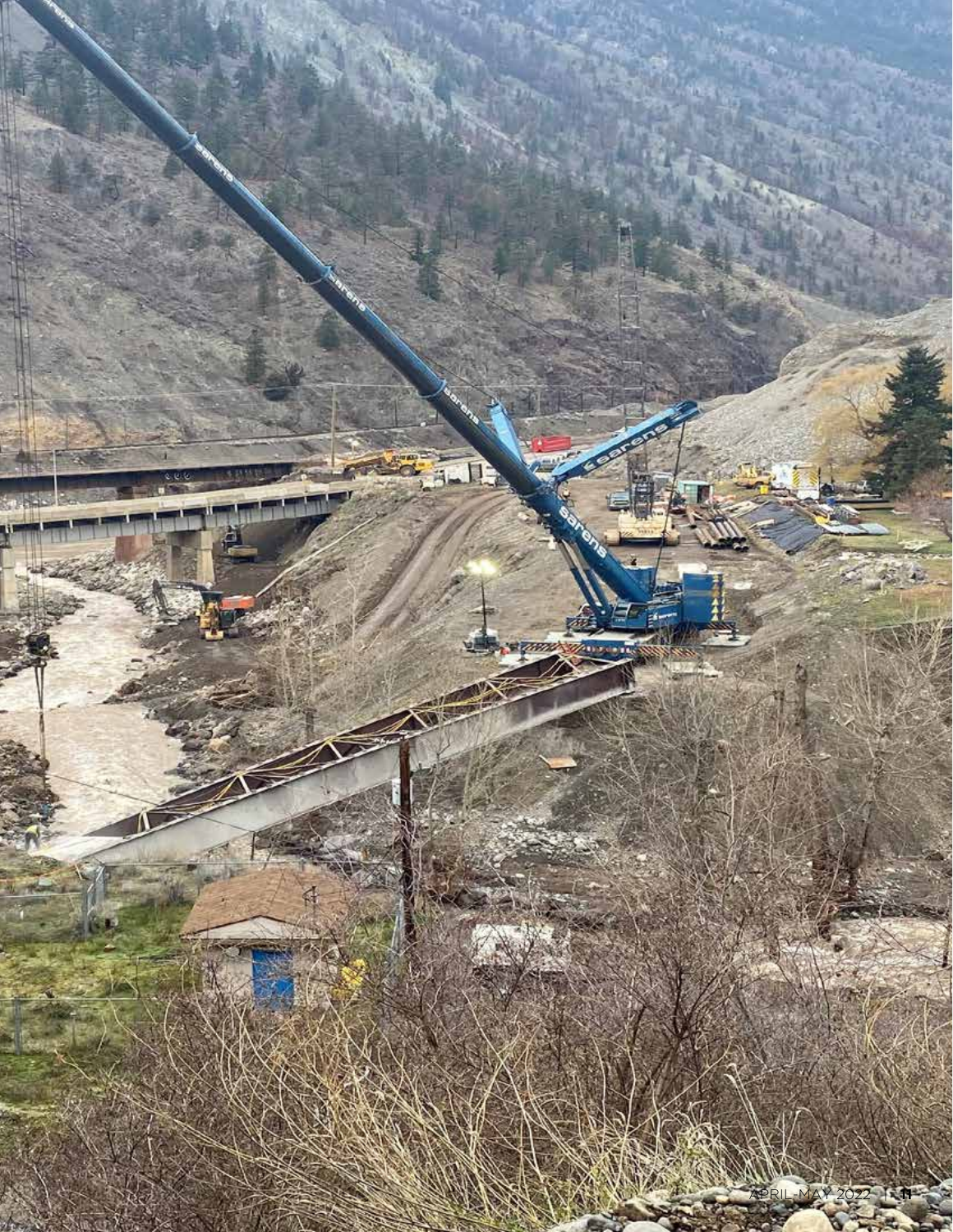When PEA members respond to an emergency, they frequently work overtime for days at a time, abandoning their weekends and flex days in service to the province and the people affected. Angela Boss, an agrologist and licensed science officer with the Ministry of Agriculture, Food and Fisheries, recorded 117 hours of overtime in just seven weeks after the 2021 floods.

As Page says, "There are no weekends in an emergency."

When the province needs professional emergency services, PEA members accept the call. And they do so without any guarantee of overtime compensation.

#### **Overtime, shift work and standby (OSS) and Appendix H leave for meritorious service**

Since 1978, the GLP members' overtime hours have been governed by Article 15 of the collective agreement, which grants a blanket 7 per cent of basic salary per year to regular full-time members for their overtime, shift work and standby work. The OSS provision, as it's known, is an in-lieu payment for all overtime, regardless of hours worked. Members are not required to track their hours, and all receive the same 7 per cent compensation, which they may take as vacation time or as a cash payout, to be paid on February 28 of the following calendar year.

The OSS provision was intended as an efficient way to compensate employees for the occasional overtime work required in professional settings, such as staying late to finish a report or attending a meeting outside of work hours.

In the case of a provincial emergency, however, the compensation structure changes, and the PEA's Appendix H leave guidelines for "meritorious service in response to emergencies" come into effect. Under Appendix H, members receive one hour's pay for every hour worked above and beyond their normal hours of work during a regular week, and one hour for every hour worked on a day of rest.

These rates are an improvement, but a problem arises in that Appendix H is often not activated right away. Frequently, the province waits weeks or months to declare an emergency. If a PEA member responds to a call for assistance but no provincial emergency is declared, they receive no additional compensation. They may work 14-hour days, over weekends and flex days, but they will receive no extra pay except what is offered under the OSS provision.

In the case of the November 2021 floods, the province took nearly a month to declare it a provincial emergency, meaning PEA members were working around the clock in extremely stressful situations to protect the people, animals, and landscape of British Columbia, with no recognition for their overtime hours.

In emergency situations such as these, OSS is inadequate. It fails to recognize the dozens of additional hours the province needs PEA members to work to respond to the emergency. By comparison, BCGEU colleagues who perform similar emergency roles to PEA members receive time and a half or double-time for extra hours logged above their normal hours of work. What is more, while BCGEU members track their overtime and receive payment in the next pay period, PEA members must wait until December to submit their hours, which won't be paid out until the next calendar year. Overtime hours worked during the summer fire season, for example, may not be paid until the following spring. The inequity of this disparity between PEA and BCGEU workers is felt on both sides.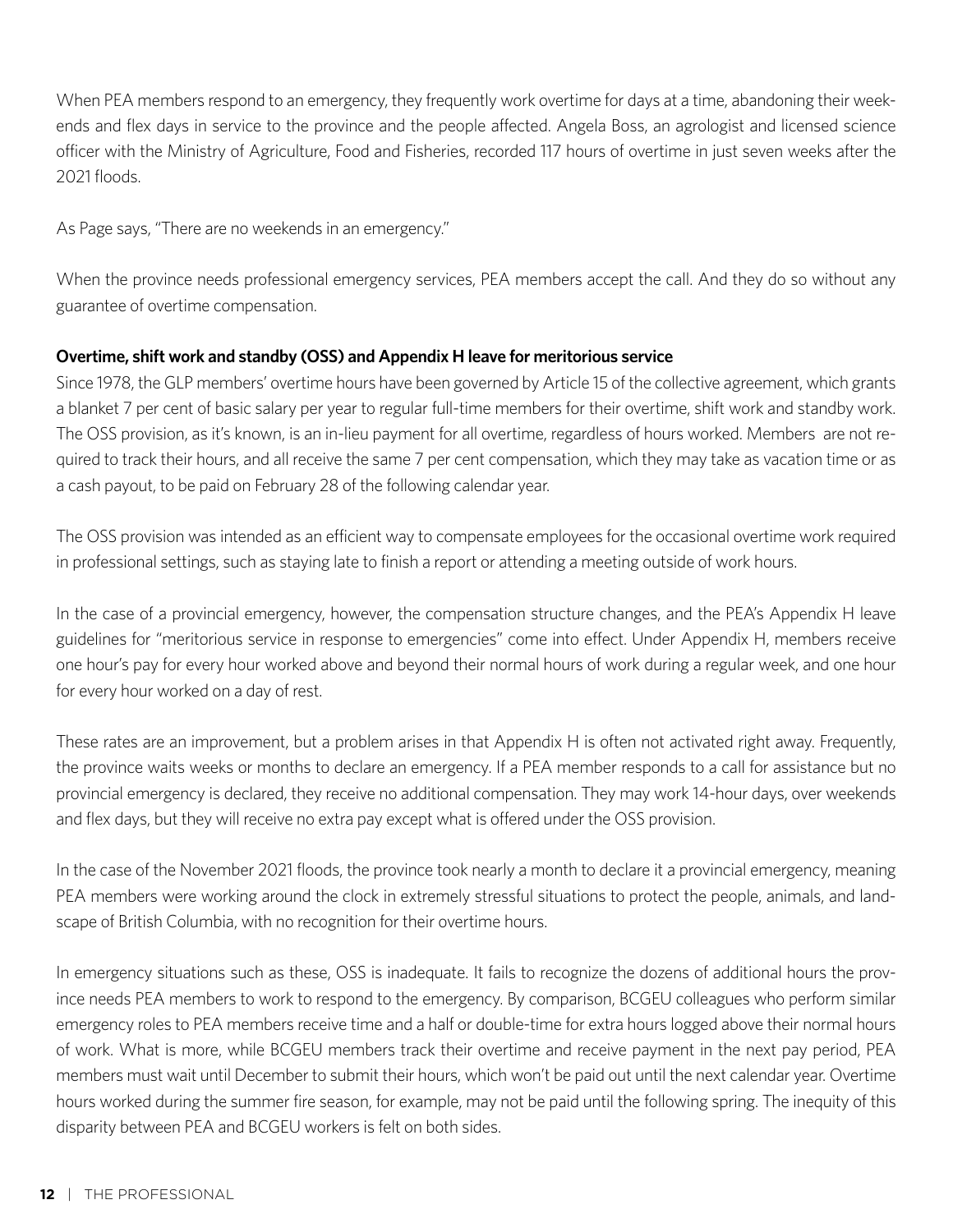

"Our BCGEU counterparts are often the ones who are the most supportive of us. They feel guilty. They feel bad we don't get compensation. Some are hesitant to put in their overtime," says Marie Wood, an asset management engineer with the Ministry of Transportation and Infrastructure in Prince George.

Wood is a member of the province's Temporary Emergency Assignment Management System (TEAMS), which calls on public servants to leave their regular positions in times of emergency to assist with the response. During the 2021 forest fire season, Wood worked on TEAMS during the day and completed her regular position's responsibilities in the evenings, essentially working two jobs, all summer long.

"When I was called in to TEAMS, they told me straight up, 'We don't call PEA people unless it's the last resort. Even though you're some of the most effective workers, it's not fair because you don't get paid,'" Wood recalls. "When half the team is treated differently than the other half, it creates a divide that doesn't need to be there."

#### **Emergency burnout**

For 18 years, Angela Boss worked in international agricultural development in more than 20 countries. Through her work, Boss supported people suffering from hunger and malnutrition due to drought, war, earthquakes, natural disasters and human-made disasters. Accustomed to high-stress, life-and-death situations, she's the kind of person you want to have around when facing an emergency. Boss joined the PEA in 2019 as a licensed science officer and agrologist with the Ministry of Agriculture, Food and Fisheries. She is based in Courtenay, on Vancouver Island. After the first major flood event in November, Boss's supervisor called her early on to ask if she could join him in Surrey for an indefinite amount of time.

"He saw they needed more help from someone experienced as it was swiftly moving to an all hands on deck event," she remembers. "There were new staff who had never worked in an emergency before. They needed experienced agrologists to rely on."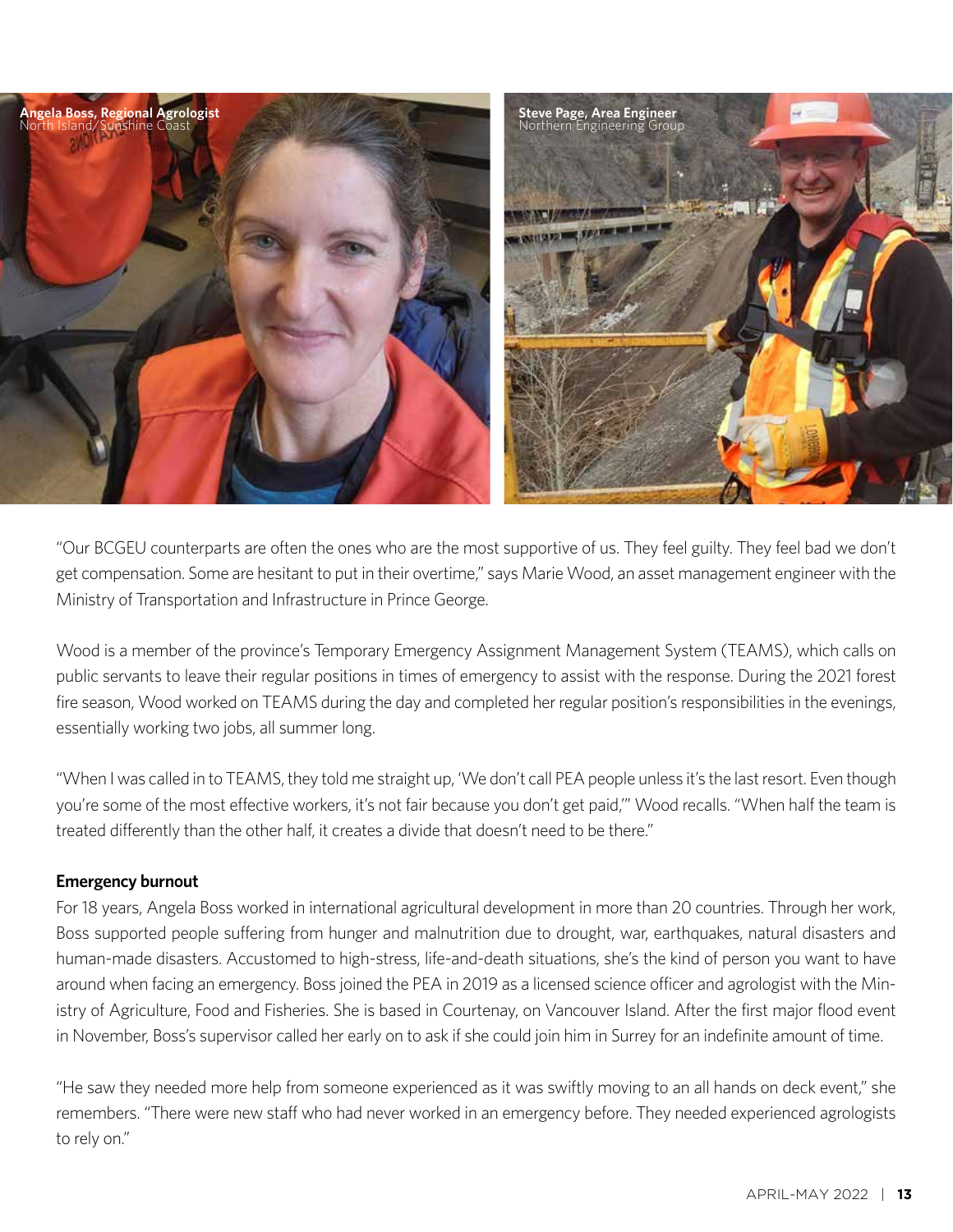

Boss agreed to help out, but notes that the decision was voluntary—she didn't have to go. She stepped forward even though there was uncertainty around the amount of hours she would work, and without knowing whether she would be compensated for her overtime. She thought, "So many of our colleagues are burnt out from wildfire season, this is the time to step forward. As a team we did our best, even though we were uncertain how our time would unfold."

Engineer Steve Page saw the same burnout when he arrived at the emergency site, to a job involving the replacement of a 49-metre-long bridge that had collapsed in the flood. The bridge provides essential access to the Nicomen First Nation in the Fraser Canyon. While a replacement bridge project would typically take 18 months, Page says the new Nicomen River Bridge, built as a temporary solution, was erected in just three weeks. When he left his home in Smithers to travel a thousand kilometres to the bridge area, Appendix H had not yet been activated, and he didn't know if it would be.

"But when I got there, I could see the people [from the area] were exhausted from the forest fire season. They really didn't have the strength to take on another major event; they really needed me to come in refreshed," Page says.

"Seeing their burnout motivated me more to take on more responsibility," he continues. "I'm looking in the eyes of PEA members, and I'm seeing them worn out, tired from the forest fires. . . . Then this flood event comes, and they don't have a lot of strength. I come in fresh and say, let me do that for you, let me do that for you. I can handle this."

Page, Boss and Wood share a similar message: the province needs more people who are trained and ready to help in an emergency.

"It would be beneficial to emergency management to have more professionals to tap into," Wood says. "Those are times you want your professionals . . . to pick up the phone and say, yeah, I'll be right there."

#### **Striving for change**

In November 2021, PEA Executive Director Scott McCannell submitted a letter to Tara Richards, deputy minister of Emergency Management BC, asking whether Appendix H would be activated for the floods. The letter also requested that the government consider re-evaluating the compensation structure of Appendix H, which is "unfair relative to the overtime compensation for BCGEU members," McCannell wrote. "Such compensation discourages professionals from responding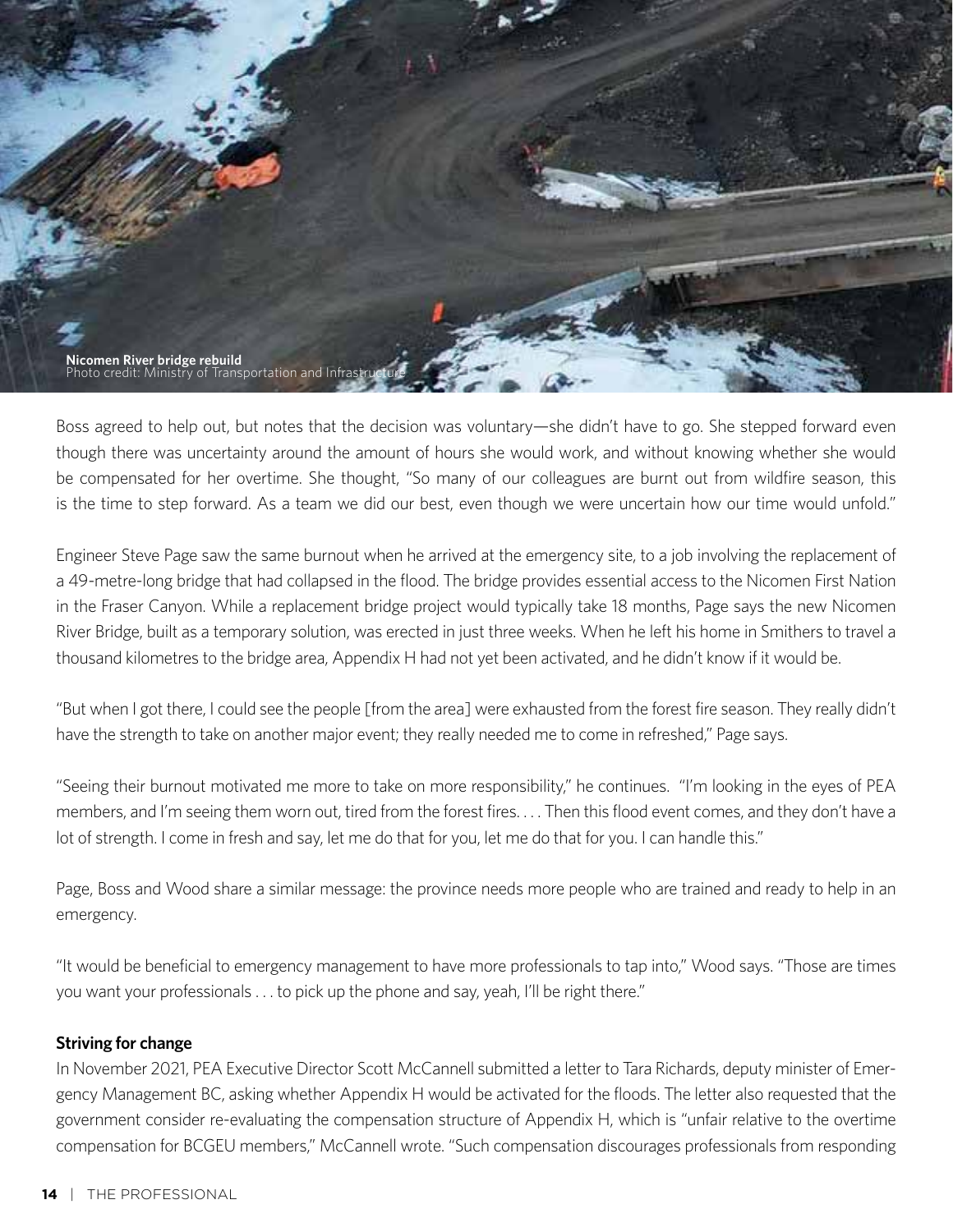

to calls for participation on TEAMS and makes it challenging for the province to respond during emergency situations." Three weeks later, Richards responded to say that Appendix H had been activated for the November floods and landslides and that PEA members were being notified. The response, cc'd to deputy ministers responsible for GLP portfolios, made no mention of the request for a compensation review. Richards, did, however, note that the efforts of PEA members were "extraordinary" and "deeply appreciated."

In past rounds of bargaining, the government has been unwilling to change Appendix H compensation without the PEA also agreeing to changes to the basic OSS provision received by regular full-time GLPs. But emergency work is not the same as OSS overtime, and it should not be treated as such.

Furthermore, Appendix H fails to recognize the extent to which the number and severity of provincial emergencies have increased in the last decade due to climate change. The province is quick to call on PEA members more often and for longer periods of time, but has so far been unwilling to consider a pay structure that ensures their contributions are fully and fairly compensated.

The GLP collective agreement expired on March 31, 2022. As the parties' head to the bargaining table this year, the bargaining committee and PEA executive will be seeking improvements to Appendix H's compensation as a top priority.

PEA members can support these efforts by engaging with their MLAs and other decision makers on this important issue. Tell them your story. Write about the impact of emergency work on your life and on the lives of British Columbians who benefit from your knowledge and experience.

#### **For British Columbia**

Every PEA member who raises their hand to respond to an emergency does so out of professional duty and for the good of the province and the public. In conditions where there is no guarantee of compensation, the motivation becomes one of basic altruism: to do what is possible for people in need.

"The typical emergency response situation is not going to be dealt with in a seven-hour day. An emergency situation doesn't respect the clock," Wood says. "We want to be here, we want to do this, but please help us do it fairly."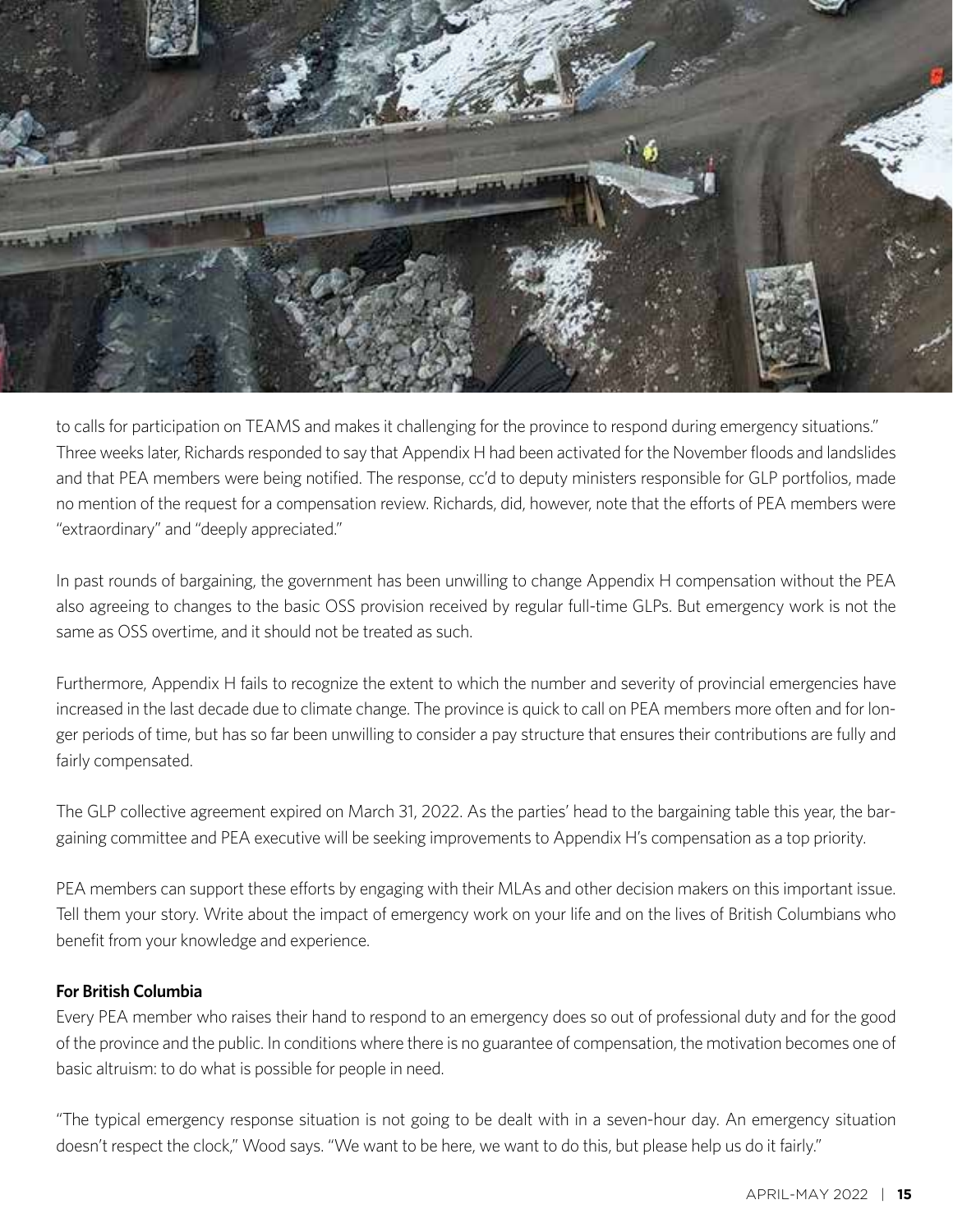## THERE IS NO HEALTH WITHOUT MENTAL HEALTH

## TOOLS TO BUILD RESILIENCY FROM THE CANADIAN MENTAL HEALTH ASSOCIATION

#### **WORDS** LUCETTE WESLEY

Mental health challenges are common today, particularly during this prolonged pandemic. I had the honour of presenting workshops to PEA members across BC in the last six months, on a variety of workplace mental health topics. This article builds on these concepts, which offer guidance for staying mentally healthy and safe while facing life's challenges, at work and at home.

I've heard the pandemic described as a situation in which we're all at sea in the same storm, but we're in different boats. Some of us are more resilient, perhaps because of our genetics, or because we've learned from past experiences. But many others find their emotions and psychological health are negatively impacted. The following signs could mean you may be at risk to struggle with mental health:

- have a family history of trauma or mental illness
- are an overachiever or perfectionist
- feel unappreciated or unrecognized
- are facing unreasonable demands
- don't have a support network
- are facing unexpected, uncontrollable events in your life (financial, personal or family)

If any of these sound familiar, it's important to recognize when your psychological well-being is starting to deteriorate, and when it might be time to either use different coping strategies or get professional help. Some signs to watch for include the following:

- excessive worry or sadness
- restlessness
- irritability or anger
- lack of patience or concentration
- cognitive difficulties (memory, judgement, decision-making)
- mood and self esteem changes
- low energy
- distorted thinking with negative bias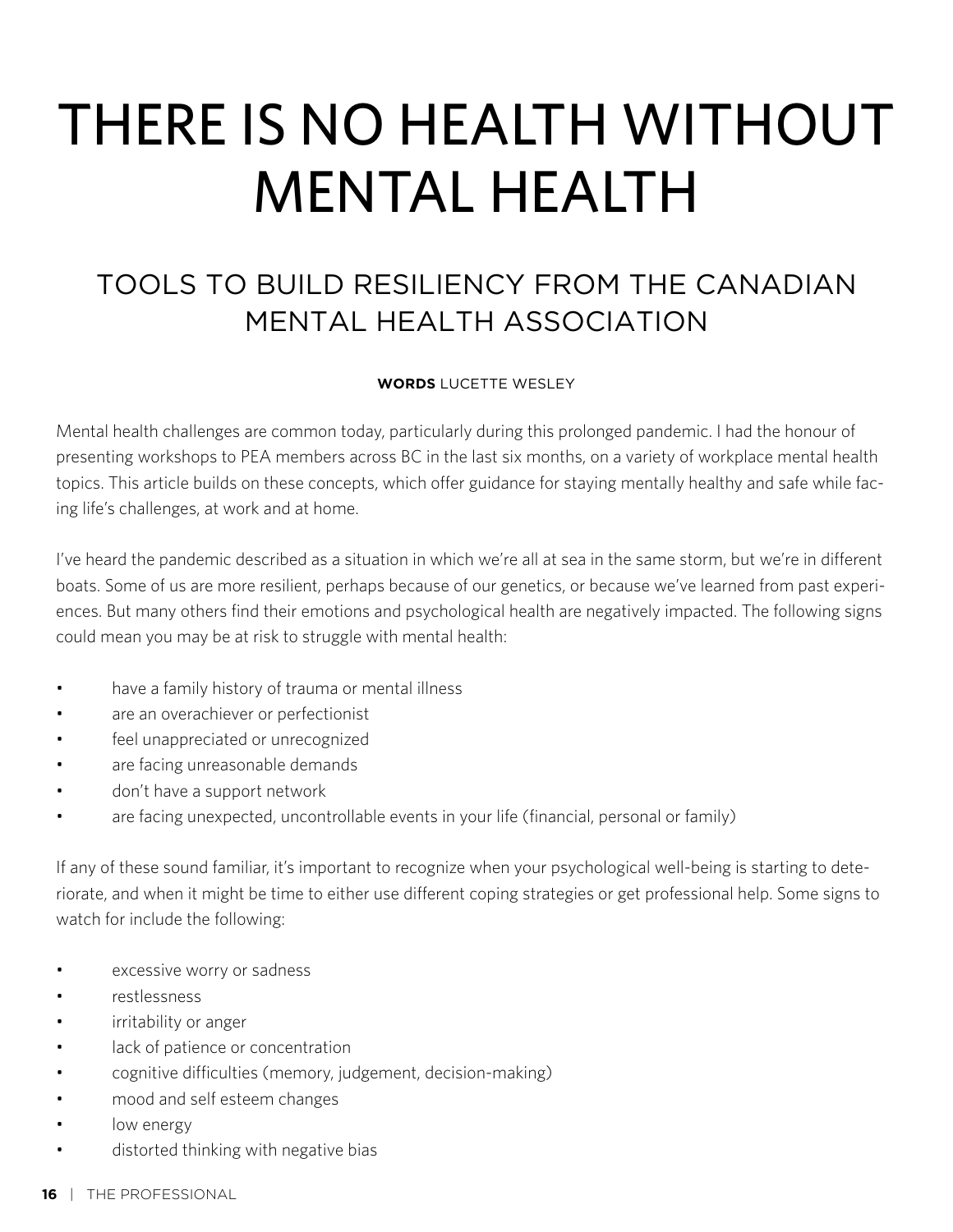

a m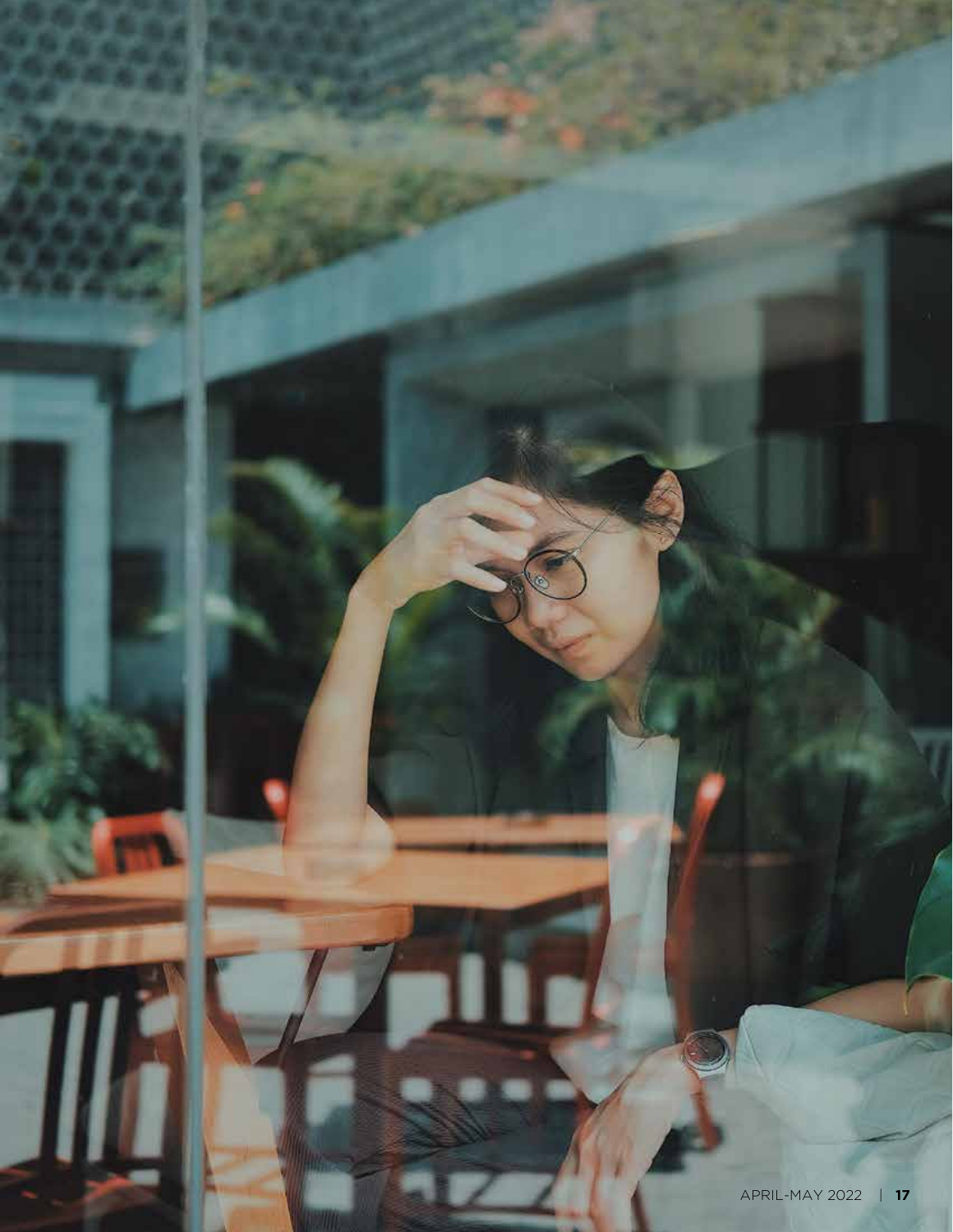- reduced empathy
- physical and emotional exhaustion
- withdrawal and isolation
- loss of purpose

The good news is we can learn how to take better care of our mental health and build resiliency so that we can face new challenges that cross our path. It just takes a little time and effort to develop new strategies, or access old ones we've forgotten about. Here are some suggestions that might work for you:

#### **At home**

- Practice basic self-care: healthy nutrition, adequate sleep, and exercise (deep breathing).
- Remember to have self-compassion and to honour your emotional needs.
- Create a support network and don't hesitate to reach out when you need help.
- Give support to others to broaden your own support network.
- Don't ignore your cultural and traditional activities, just find new ways of doing them.
- Stay connected, whether in person (at a healthy distance) or through technology.
- Create opportunities to laugh with others.
- Find ways to relax during the day; consider mindfulness or meditation.
- Do something fun every day (remember how you used to do that?).
- Learn something new, like a hobby, playing an instrument, or a game.
- Spend time in nature whenever you can.
- Observe how you respond to your thought.
- Keep your boundaries intact, or establish new ones.
- Anticipate and plan for future challenges.
- Seek professional help when your self-help strategies aren't working.

#### **At work**

- Take breaks during the day.
- Encourage regular check-ins (not check up on).
- Emphasize the positive and downplay the negative aspects of day-to-day work.
- Open up dialogue to normalize stress, burnout, compassion fatigue, and mental illness.
- Create an informal or formal debriefing process for difficult situations.
- Talk to your employer about how your workplace can become more psychologically healthy and safe.
- Create a healthy work environment when working from home (ergonomic, clutter free, distraction free, etc.).
- Identify your stressors and think about how you will respond to them in future.

Remember that your energy and emotional and spiritual well-being are not limitless. Like your bank account, if you give too much away, there will be nothing left for you and your family. You cannot help others if you are not well yourself. Make a commitment to use some of these strategies to take better care of yourself. Write them down and share them with a trusted friend, colleague or family member who can help you stay accountable to those actions. There's no time like the present, so get started today. Visit the Canadian Mental Health Association website (www. cmha.ca) for more resources.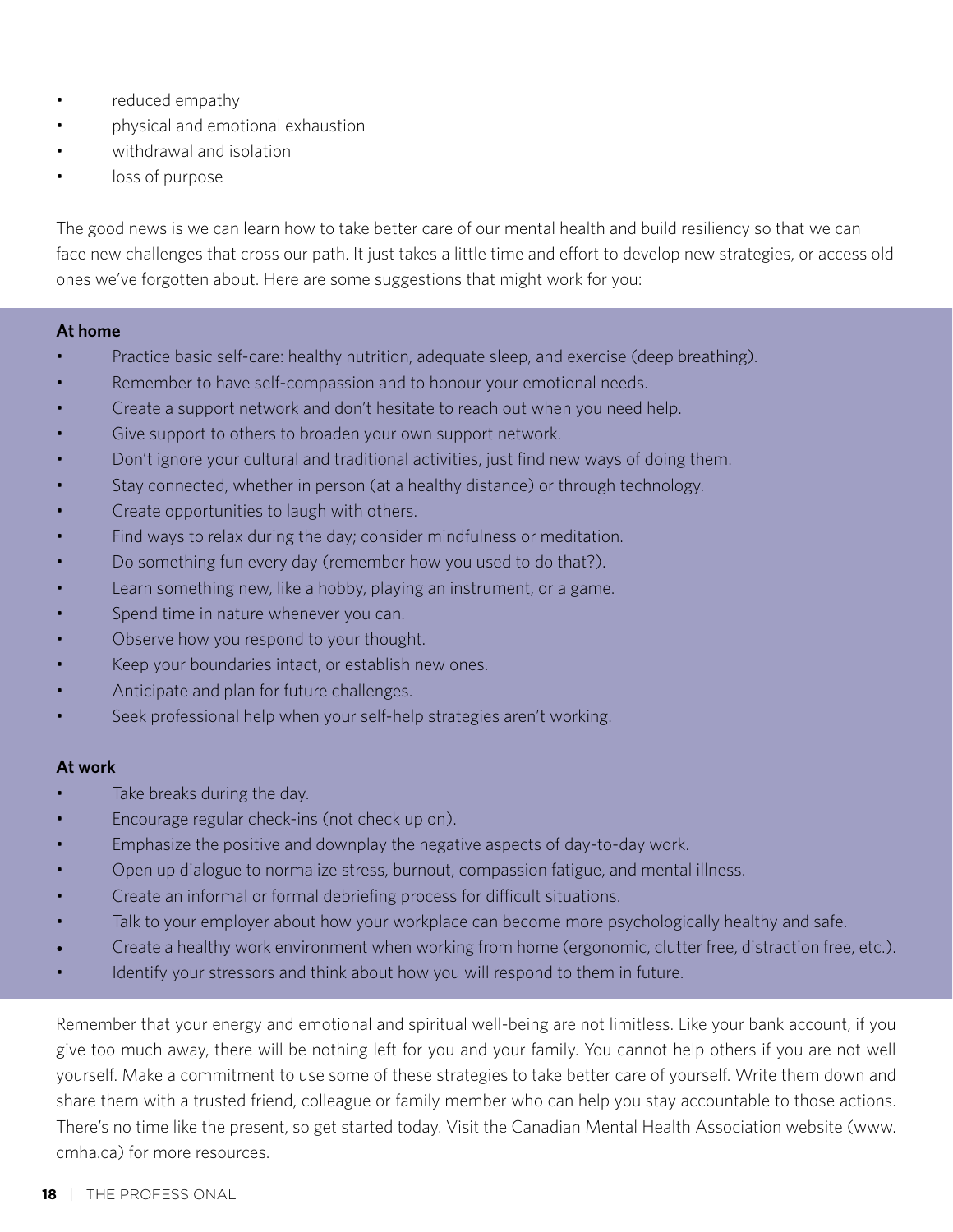## PEA UPDATES

#### BARGAINING UPDATE

The following PEA chapter agreements expire in 2022:

Government Licensed Professionals – March Health Science Professionals – March Family Maintenance Agency – March University of Victoria – June Oil and Gas Commission – June Legal Aid BC – September

The Law Society Lawyers chapter voted to ratify a new three-year agreement in February 2022.

#### OPERATIONS UPDATE

The PEA office is slowly reopening to staff but remains closed to members at this time.

We said goodbye to Administrative Assistant Tammy Bouchard this past February. Tammy dedicated ten years to the PEA and her expertise and member servicing will be missed.

#### PEA EDUCATION CONFERENCE

We are currently planning for the PEA Education Conference for the spring of 2023. Details to come.

#### EXECUTIVE CHANGES

A warm welcome to our new representatives on the PEA executive: Clinton Thomas and John Foxgord (UVic), and Teressa Prentice (HESU).

#### CANADIAN LABOUR CONGRESS WINTER SCHOOL 2022

Unfortunately Winter School was cancelled due to the pandemic.

#### CONGRATULATIONS

We wish GLP members and long-serving local reps Bob Keen and Margaret Crowley all the best in their retirement. Our thanks to GLP local rep, Kelly Loch, who left public service in 2021 and was with the PEA for 30 years.

If you would like to acknowledge a retiring PEA member, please email jwhetter@pea.org.

### CONTACT US

505-1207 Douglas Street Victoria, BC, V8W 2E7 Toll Free: 1-800-779-7736 Telephone: 250-385-8791 Visit us online at pea.org

## STAFF

#### EXECUTIVE DIRECTOR

Scott McCannell smmcannell@pea.org 250-385-8791 ext. 203

#### LABOUR RELATIONS OFFICERS

Rhiannon Bray FMA, HSP, OGC, ORL, SMS rbray@pea.org 250-385-8791 ext. 204

Sam Montgomery UVic

smontgomery@pea.org 250-385-8791 ext. 201

Melissa Moroz GLP, HESU mmoroz@pea.org 250-385-8791 ext. 202

#### SENIOR COMMUNICATIONS & MEMBER DEVELOPMENT OFFICER

Brett Harper LABC, LSL bharper@pea.org 250-385-8791 ext. 206

#### SENIOR COMMUNICATIONS OFFICER

Jordana Whetter jwhetter@pea.org 250-385-8791 ext. 210

#### FINANCIAL OFFICER

Marc Joly mjoly@pea.org 250-385-8791 ext. 207

#### EXECUTIVE ASSISTANT

Toshie Arakawa tarakawa@pea.org 250-385-8791 ext. 205

#### ADMINISTRATIVE ASSISTANT - **MEMBERSHIP**

Marianna Azouri mazouri@pea.org 250-385-8791 ext. 209

#### ADMINISTRATIVE ASSISTANT - COMMUNICATIONS

Katt McGrath kmcgrath@pea.org 250-385-8791 ext. 208